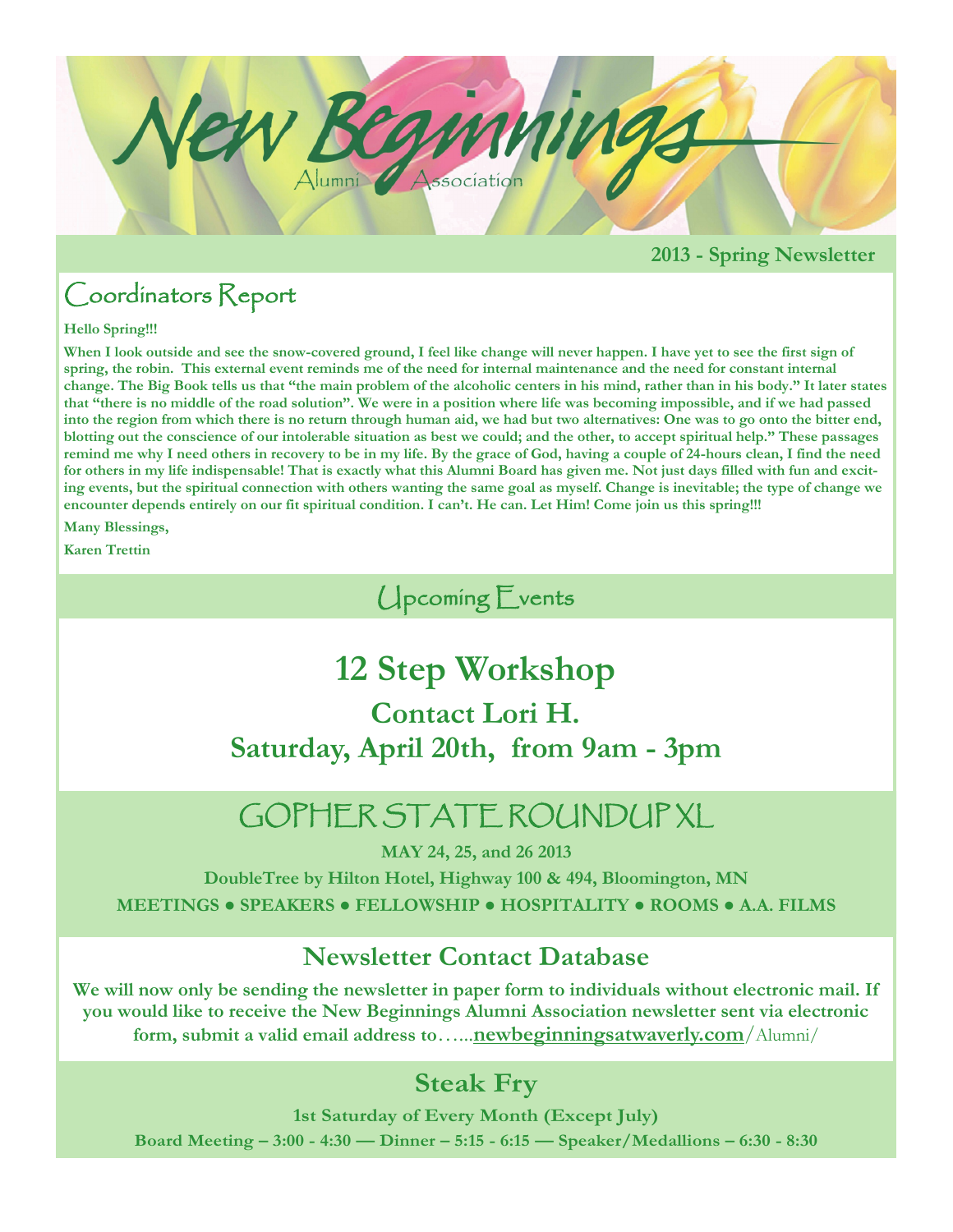### 2013 Calendar



# $\bigwedge$  recent  $\bigwedge$ lumni tells his story:  $\hphantom{a}$  "The Link of Continuity"

Six months after treatment, I ponder that first week, finding it a blur except for one issue. It amazed me in my naivety, I didn't know it was part of the recovery world as I later learned it to be. The answer to a question I asked many, "Is this your first time in treatment?" An unusually high number of no answers. Further discussions with fellow addicts enlightened me; many had been through the process numerous times. Begs the question, 'what happened'? Universally, answers were the same, I quit working my program. I was glad these brothers were brave and returned, I obsessed with preventative measures. The task didn't seem that daunting, the issue was pervasive.

After settling on meetings to support my sobriety, I found something missing, a link. Regardless the number of our weekly meetings there is space between them. More meetings a week, less space between contacts. One meeting a week leaves a canyon, space I can not manage well. Each of us discovers how many meetings is enough. Discharge recommendation was 2-3 per week.

Just because it's simple, doesn't mean it's easy. My link is my phone. Yes, it's simple, of course! It's not always easy to call, asking for help while exposing vulnerabilities. I may not need solutions now, I need to share my burden. How many would be glad to get such a call that entrusted their vulnerability with you? They are those things which make us closer, just as they did during treat**ment.** Remember? I don't need an hour of a shrinks time, I need ten minutes to gain perspective.

Those I build close trust with in fellowship go into my phone. Their initials "start" with AA, then follows their name. When you click on "A" needing to talk, all your options are staring at you. That link minimizes our chance for relapse. Let's not make the distance between our 1<sup>st</sup> and 2<sup>nd</sup> meeting a canyon where relapse awaits. Build your own bridge by calling, we have all the friends needed, wanting to hold that bridge up with us. Bruce B.

 $\cdot$ God, grant me the serenity to accept the things I cannot change, the co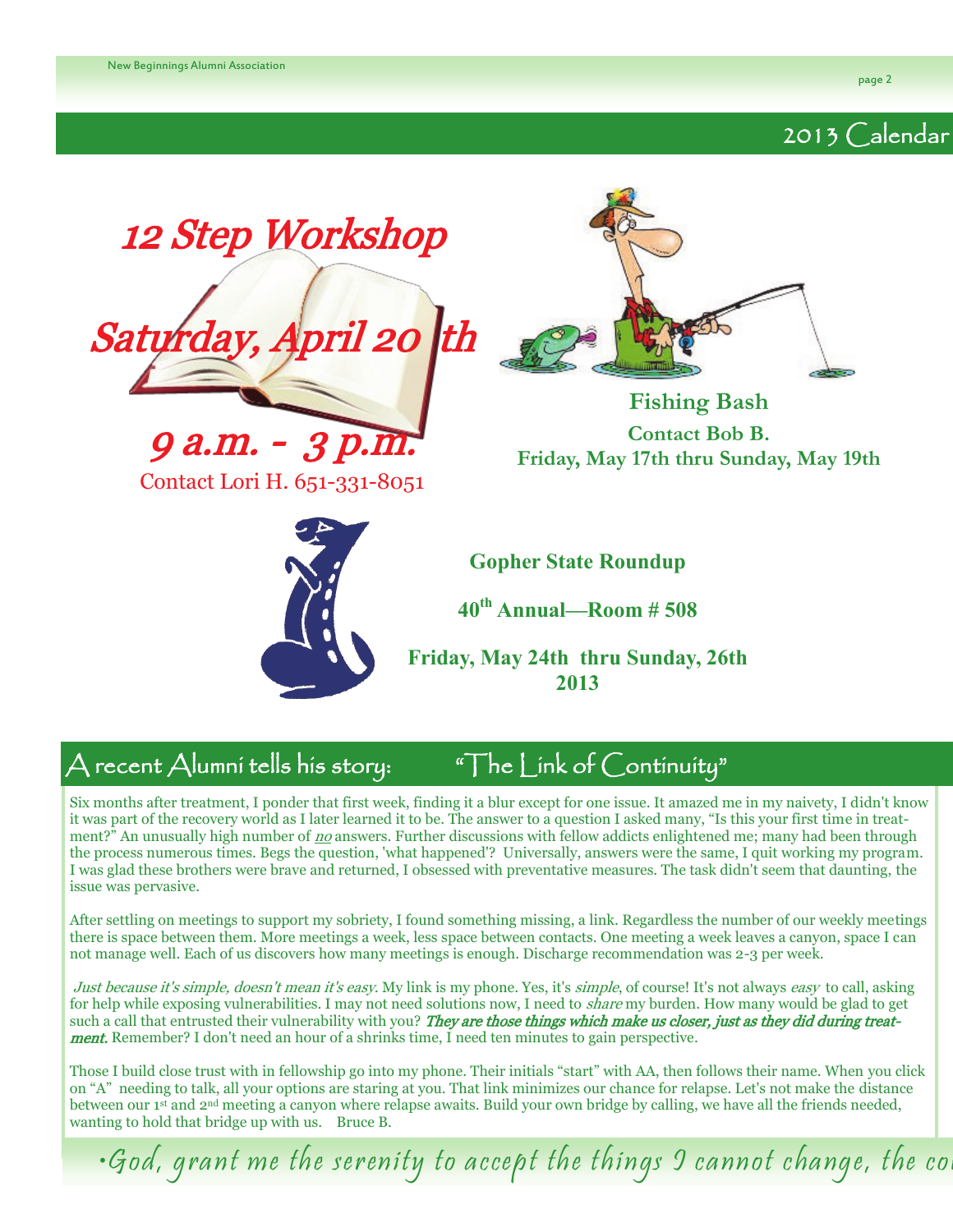#### of Events



## $Guru's$  Corner

Hello from sunny Waverly! The winter rages on, but spring will soon be with us and all this snow and cold will be forgotten; I promise. I would like to thank your Alumni Board for all the hard work they do to help people bridge the space between treatment and recovery. The events and the steak fries are wonderful affairs that promote recovery in a very special way. Please check the website for future activities. I saw an ad on TV about working out, something about changing things up, even shocking our muscles so they don't get stagnant and stop growing. That is something we can apply to our own program. We need to have a fit spiritual program as part of our recovery. So shouldn't we start changing things up and get our spirituality to shock and awe! If we pray, pray harder; when we meditate, focus longer. Change up our morning readings and add some more at night. Volunteer, sponsor more people, and go to a retreat. God loves you wildly and wants us all to be happy, joyous, and free. We may need to put in a little effort. Like all things, you will get out of it what you put into it. Read the promises. If they are not true for you change things up a little, take away bad things in your life, add good things. Give your conscious contact with God some attention and the energy will come back. It has to; there is nowhere for it to go. That too is God. Goodness, I better get down off my soap box now, but you get the point. You already know what to do, so start now. Hope to see you at the steak fries, and put the picnic on your summer calendar. Life is short. Pray hard.

urage to change the things I can and the wisdom to kno w the difference•